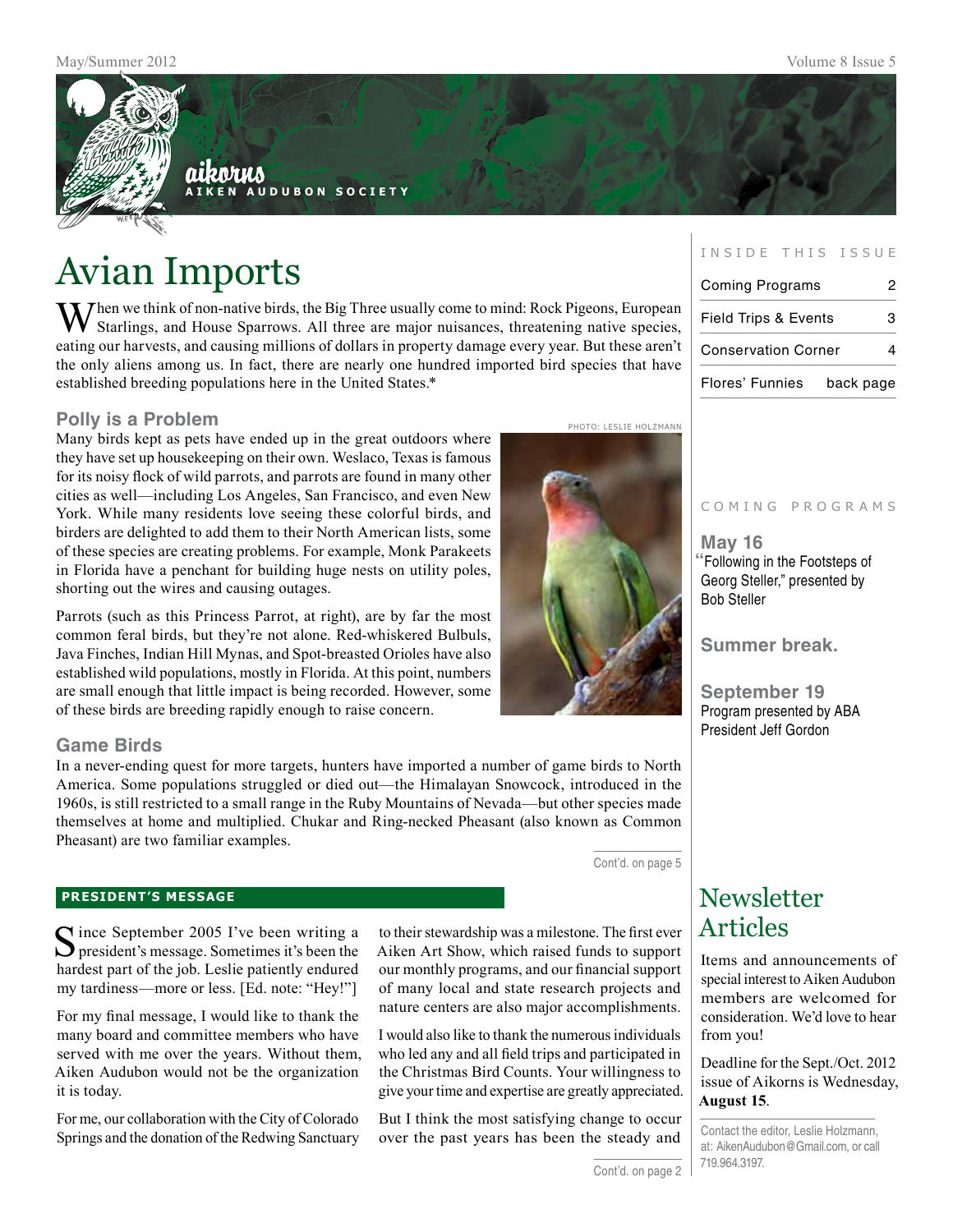#### **UPCOMING AIKEN PROGRAMS**

# May 16 • Bob Steller Following in the Footsteps of Georg Steller



We have Steller's Jays, Steller's Sea Lions, Steller's Sea Eagle, and Steller's Sea Cow (now extinct). Who was this Steller who has given his name to so many animals?

Russian naturalist Georg Steller accompanied Vitus Bering on his journey to Alaska in 1741, where he was the first European to document the variety of plants, birds, and mammals he found there. Additionally, upon sighting the jay that now bears his name, he recognized that it was related to the more familiar Blue Jay, and deduced that Alaska, therefore, must be part of North America.

Georg Steller and his wife had no children. However Bob is a descendant of one of Georg's brothers. He has studied the life of his famous uncle, culminating with a trip that retraced the route Georg followed so many years ago. In 2005, a bush pilot flew Bob to Kayak Island, the first landing site of the 1741 expedition. He stayed on this uninhabited

island for four days, walking in Georg's exact footsteps. This was easy to do because Georg kept a daily journal. Bob's only neighbors were wild animals such as brown bears, moose, Bald Eagles, Steller's Jays, Steller's Sea Lions, and land otters.

Join us as we hear Bob's account of his adventures in Alaska, walking in the footsteps of history.

**Aiken Audubon programs are free and open to the public. They are held at the Colorado State Division of Wildlife building located at 4255 Sinton Road. Coffee and socializing is at 6:30 pm and programs begin at 7 pm. Please use the back entrance.** *Note***: Sinton Road runs parallel to I-25 on the east side, between Garden of the Gods Road and Fillmore Street.**

#### **President's message, cont'd. From front page**

sustained increase in attendance to the monthly programs. So, my biggest thanks goes to everyone who presented and/or attended a program. It means we consistently offer interesting, engaging presentations that the public want to attend. Hopefully, they learn something along the way.

We follow Dr. Brian as he continues to study Flams and more recently Jenyva and her favorite vultures. We visit Africa, the Galapagos Islands, South America and even a few United States locations. We learned about beekeeping, snakes, many types of owls, mountain plovers, hummingbirds, shrikes and ptarmigan just to name a few. And we've had top notch photographers and authors entice us with their wares.

I look forward to seeing you at a future program, look for me in my regular spot but I probably won't have my big, fat notebook.

Thanks for supporting Aiken Audubon,

Risë

**• RisË Foster-Bruder President, Aiken Audubon Society**

#### AIKEN AUDUBON B O A R D M E M B E R S

**President** Risë Foster-Bruder 719.282.7877

**Vice President** Frank Dodge 719.548.9863

> **Secretary** Christine Bucher 719.596.2916 baccab@aol.com

**Treasurer** Arlene Sampson 719.574.6134

**Program Chair** Deborah Barnes 303.947.0566 kfoopooh@yahoo.com

**Conservation Chair** Jackie Heyda 719.487.8485

> **Publicity Chair** Christine Bucher 719.596.2916 baccab@aol.com

**Education Chair** Michael E. Whedon 719.243.2083 MEWhedon@gmail.com

**Field Trips** Jeannie Mitchell 719.494.1977 vancerus@earthlink.net

**Aikorns Editor/Web** Leslie Holzmann 719.964.3197 AikenAudubon@gmail.com

> **Hospitality** Arlene Sampson (acting) 719.574.6134

**Christmas Count** Ken Pals MtnPals@q.com

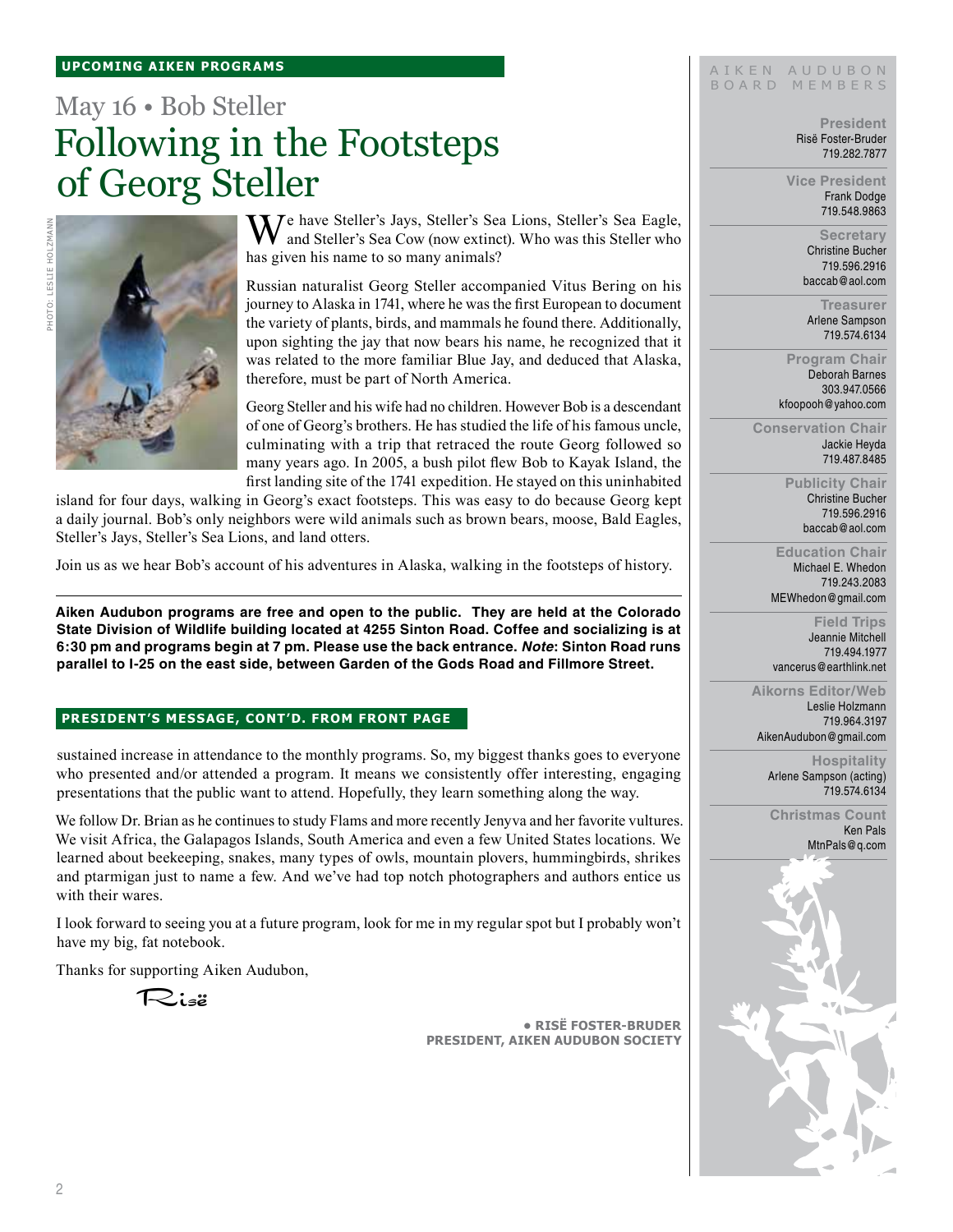### **aiken audubon FIELD TRIPS & Events**

**Everyone is welcome on Aiken field trips, regardless of experience level or membership in Audubon. Contact trip leader for details and to let them know you are coming. Don't forget to pack your binoculars, scope (if you have one), field guide, water, snack or lunch, hat, rain gear, sun screen, bug spray, camera(?), and some gas money for the drivers. No dogs are allowed on Aiken trips.** 

Note**: In cases of extreme weather, trips may be cancelled. If this might be a possibility, please contact the trip leader an hour before the scheduled meeting time.**

**To receive e-mailed reminders of upcoming field trips, send your name and e-mail address to AikenAudubon@gmail.com.**

**1st Wednesdays starting May 2, 9 – 11 am**

# Kiowa Creek Sanctuary

Jeannie Mitchell will once again be leading monthly bird walks at Kiowa Creek Sanctuary, on the first Wednesday of each month, starting May 2 and running through October 3.

Check out the KCS webpage for current details, or contact Jeannie at vancerus@earthlink.net or (h) 719.494.1977, (c) 719.233.1956 if you have any questions, and to RSVP.

**Saturday, May 5, 7:30 am**

# Manitou Lake

For a small area, Manitou Lake has a wide variety of habitats, from riparian to ponderosa forest. Located north of Woodland Park at an elevation of 7,700 ft., the lake attracts warblers, waders, cross-bills and other mountain species.

Meet at the Red Rocks Safeway (on Colorado Ave.) to carpool. Manitou Lake charges a small fee for entry.

Contact Alan Burns at 719.632.2081 if you have any questions. RSVP not necessary.

## **Saturday, May 12, 7 – 11 am** Fountain Creek Spring Bird Count

Beginning-to-advanced birders are invited to observe and record the numbers of bird species and populations found in Fountain Creek Regional Park during the height of the spring migration.

Reservations required: \$5.00 donation for birdseed, 520-6745

## **Saturday, May 19, 7 – 11 am**  Bear Creek Spring Bird Count

Birding enthusiasts of all ages and abilities are invited to participate in a citizen science project counting species and populations in Bear Creek Park.

Reservations required: \$5.00 donation for birdseed, 520-6387

 More trips online! For the latest information on field trips and events: www.AikenAudubon.com

## **Tuesday, May 22, 8 am**

# Corral Bluffs

Only accessible via guided walks, city-owned Corral Bluffs is east of Powers. Last year's trip turned up a variety of reptiles and mammals, as well as some less-common birds. We'll also be identifying native wildflowers and other plants.

Meet in the west parking lot of the Loaf N Jug at 6857 Space Village Ave. to carpool. A signed waiver is required: www.aikenaudubon. com/Pages/hikewaiversrev.pdf (note: there are two pages).

More information on Corral Bluffs can be found at corralbluffs.org.

Contact Jeannie Mitchell at vancerus@earthlink.net or (h) 719.494.1977, (c) 719.233.1956 if you have any questions, and to RSVP.

**Sunday, June 3, 7am – 2pm (-ish)**

# Summer Raptors

Raptor expert Debbie Barnes will lead this trip to Eastern El Paso County to look for eagles, hawks, and other birds of prey. Scopes will be very helpful. Birding is along roads; no hiking.

Meet at Fountain Creek Nature Center to carpool.

Contact Debbie Barnes, kfoopooh@yahoo.com, 303.947.0566 if you have any questions and to RSVP.

**Monday, June 25, 7 am – 3:30 pm**

# Emerald Valley

Join El Paso County naturalist Ken Pals in exploring the biological diversity of this montane forest and meadow off Old Stage Road. Slipper orchids and other native plants will be top priority, followed by butterflies, then birds such as possible Band-tailed Pigeon, flycatchers, kinglets, vireos and hummingbirds. Consider bringing a camera.

We'll rendezvous at Cheyenne Mountain High School east parking lot and carpool to Emerald Valley. Be prepared to drive or offer to ride. High clearance vehicles are recommended. Passengers should contribute \$5 to drivers for gas. Bring the usual things (including the ability to ford small streams).

Reservations are required. Group size is limited to 16 people as parking is limited at the site.

Contact Ken Pals, mtnpals@g.mail.com or 719.471.0687, for more information and to let him know you are coming.

# Birding for Beginners—202

**Thursday Classes, August 16 & 30, September 13, 6:30 – 8:30 pm**

**Saturday Field Trips, August 18 & September 1 & 15, 7 – 11 am**

This series of classes and field trips with Ken Pals goes beyond the basics of birding and focuses on species that are more difficult to identify, including hawks, shorebirds, flycatchers and warblers.

Classes held at Bear Creek Nature Center, field trips vary.

Reservations and prepayment required: \$50/ nature center member, \$60/nonmember, call 520-6387 or email kenpals@elpasoco.com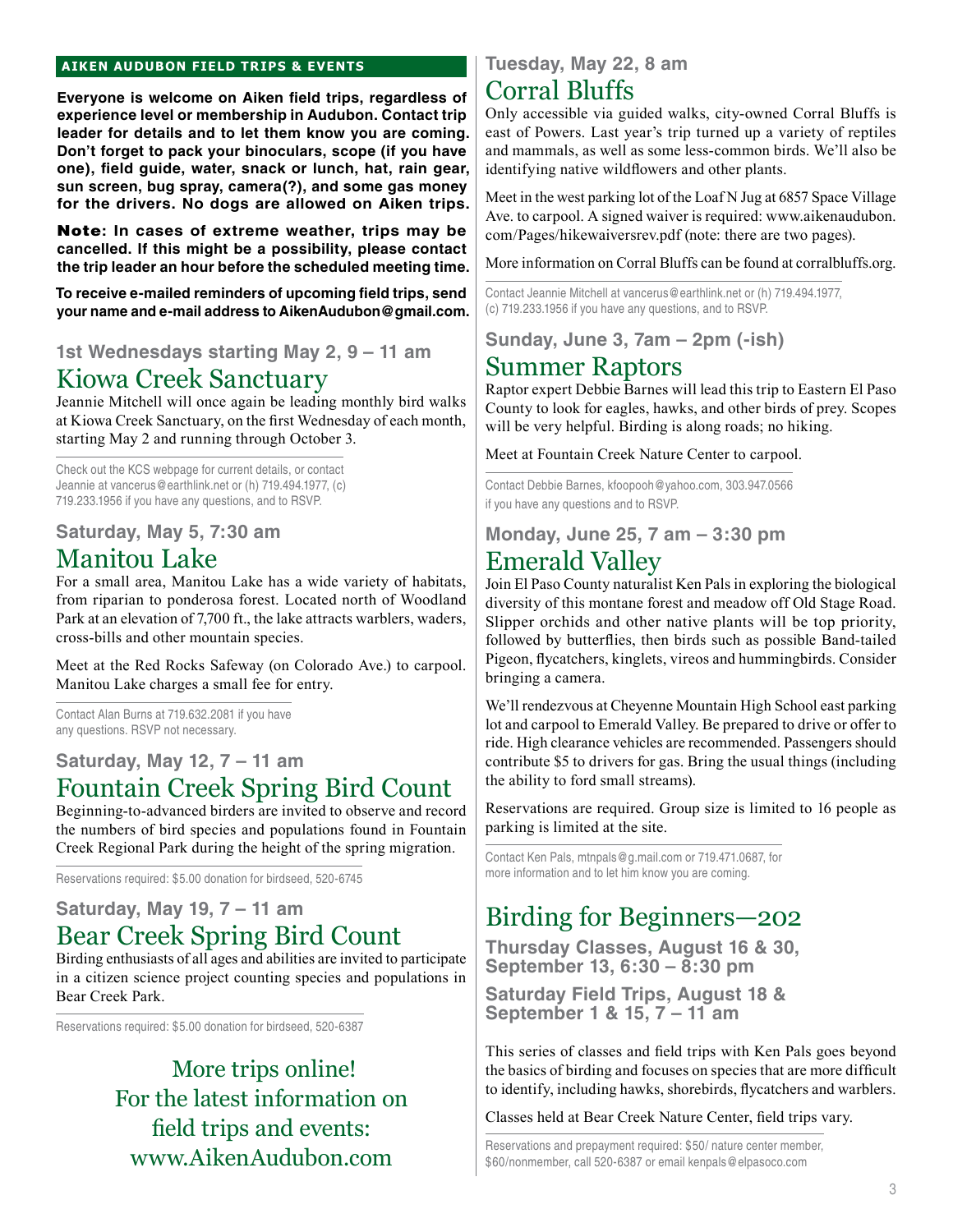# Udall Moves to Protect Colorado Wilderness

Colorado's Mark Udall is chairman of the U.S. Senate's Subcommittee<br>
on National Parks and co-chairman of the bipartisan Outdoor Recreation Caucus. He is launching a collaborative process to create legislation for wilderness and national monument designation for two areas in Colorado: the Central Mountains and the Arkansas River Canyon. With the support of Sen. Michael Bennett, he is asking Coloradans in these communities and other interested people to comment about what they would like to see from a wilderness and national monument designation for these two sites.

The Central Mountains proposal includes as many as 32 areas in Pitkin and Summit counties, including Holy Cross, Eagles Nest and the Maroon Bells. The Arkansas River proposal would protect river rafting between Salida and Buena Vista.

Sen. Udall would like to build on work that has been done previously. He has developed draft maps of possible wilderness boundaries and hopes that people in these communities will comment. Even

# Legislative Forum Report

The Legislative Forum was held on Saturday, March 10 in Denver.

It was sponsored by the Audubon Society of Greater Denver and the Rocky Mountain Chapter of the Sierra Club. An overview of environmental bills and issues of the 2011 Legislative Session was presented by the Legislative Liaisons from Audubon Colorado and the Sierra Club.

These are three of the bills in the Senate and House that were discussed:

### **House Bill 1317 - Colorado Parks and Wildlife Commission.**

This bill establishes the makeup of the Colorado Parks and Wildlife Commission. The bill specifies that the governor must strive to maintain a reasonable balance between business, wildlife biology, energy, conservation, non-consumptive wildlife use, non-profit organizations, OHV use and habitat management.

The bill has been amended with the numbers of people represented from each group. Beneficial use of water was added to the desirable experience paragraph and non-consumptive wildlife organization was removed. There will be an e-mail action alert when there has been a decision.

**Senate Bill 107 – Protect Water from Fracking.**

SB107 requires additional rule-making to protect water quality from fracking. The bill requires pre- and post- fracking reports on water quality in the area and creates a rebuttable presumption of liability for water pollution occurring with a half-mile and six months of fracking operations. The bill also prohibits fracking near superfund sites and requires posting of environmental surety bonds for fracking operations in sensitive areas. Fracking near surface water is also precluded unless a closed loop system is used.

A scientist of the Colorado Oil and Gas Commission presented info about fracking. The Commission reviews applications for the drilling of each well. There are many rules relating to exploration and waste. The Commission is in charge of any spill that occurs. Colorado has never had an impact from fracking.

A representative of the Western Resource Advocates mentioned the importance of drilling properly and added that there are many safeguards that can be used.

The March 2012 issue of *High Country News* has an opinion article "A fresh focus on frack attacks" by Jonathan Thompson, a

if you don't live in these communities, this is an exciting proposal for wilderness protection.

Sen. Udall needs to hear from as many Coloradans as possible. He has posted all the maps at http://markudall.senate.gov/outdoorheritage. There is an e-mail comment form on this site.

I encourage you to read this information and make a comment.

**● Jackie Heyda** 



student in Environmental Journalism at the University of Colorado, Boulder.

There was also a commentary in *The Denver Post* on Sunday, March 18 about fracking. This commentary was written by Dave Neslin, the former director of the Colorado Oil and Gas Conservation Committee.

#### **HB 1160 – Captured Methane from Coal Mines.**

This bill permits the use of coal-bed methane as biomass under the renewable energy standard. It passed the House by a 34-29 vote. The bill, sponsored by Senator Gail Schwartz of Snowmass, is now in the Senate.

*The Denver Post* has run several articles and commentaries on this topic. An article on the merits of methane fracking appeared in the March 18 issue, and on March 22 they ran a commentary on methane harvesting written by John Nielson, the energy program director at Western Resource Advocates, based in Boulder. Finally, "New front in the fracking wars," by columnist Vincent Carroll, was published March 24.

As the status of these bills change, this website information will be updated.

**● Jackie Heyda** 

You can get involved with Audubon by signing up at Audubon Action, where you can get the latest information on issues. Go to Audubonaction@audubon.org.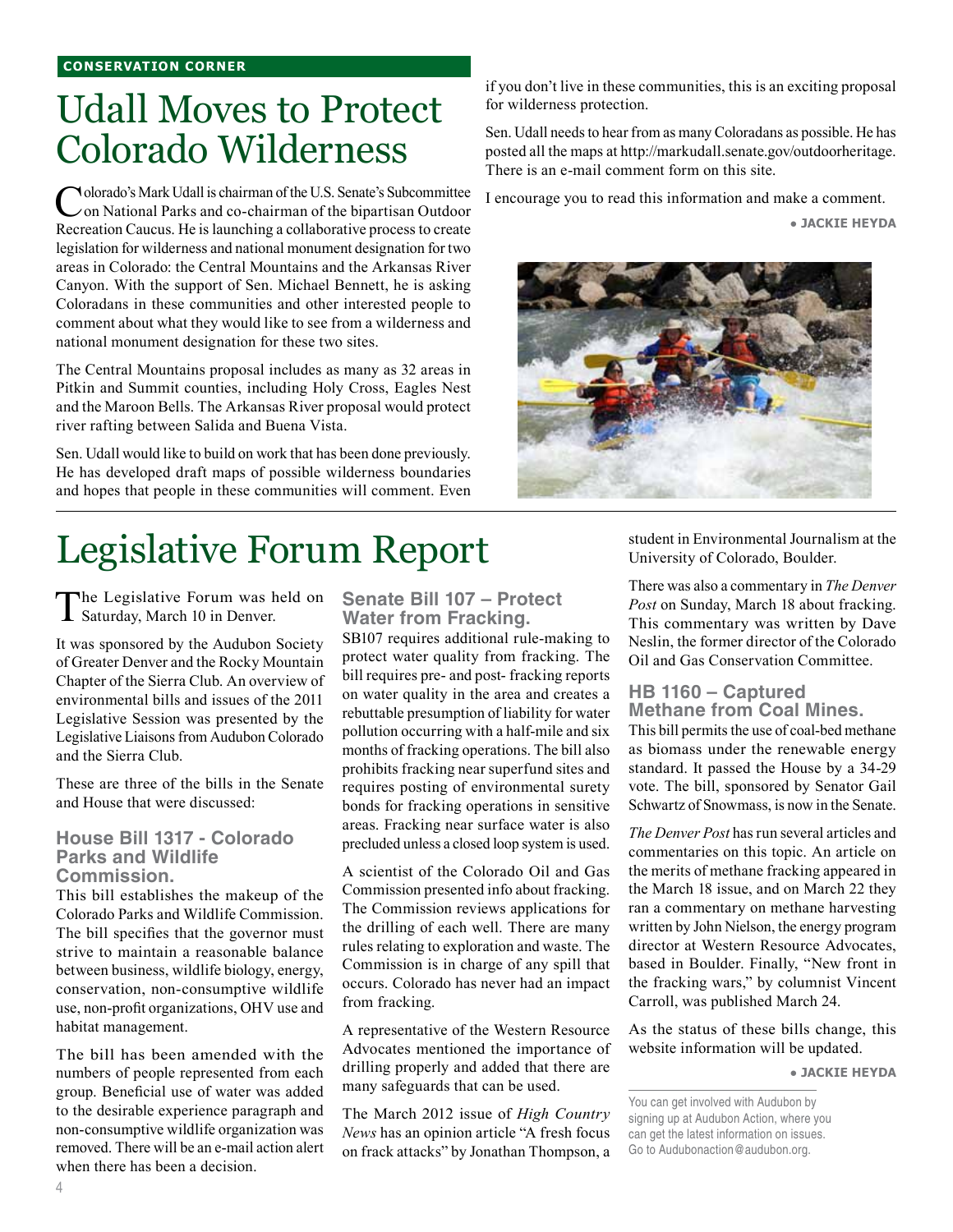# Conservation Progress

The Nature Conservancy in Colorado secured a final 7,000 acre conservation easement on private land near Fort Carson. This completes an 18-mile long, 23.000 acre open space buffer next to the military installation. There are nine easements providing habitat for rare plants.

## How to contact your representatives

Start your letter "My name is \_\_\_. I live in your district." (if you do). Representatives give priority if you live in their district.

If responding to a mass e-mail from an organization and you want to personalize your letter, change the subject line in the e-mail with the bill number and mention that you are making a personal comment. Personal comments have more impact than form letters.

If you prefer to make a phone call, leave your name, where you live, the bill number and your comments.

Photo: Leslie Holzmann

#### **Avian Import, cont'd. from front page**

Other native species have been moved around within the United States. Gambel's Quail (right) are native to Arizona and New Mexico, but they were introduced to western Colorado. They are easy to spot near Grand Junction, especially in Colorado National Monument. Similarly, Wild Turkeys, not native to Oregon, were introduced to that state for hunting in 1961.

Do these exotic game birds affect the ecology of regions where they

are released? One study showed that landowners will plant trees and shrubs to provide cover for pheasants, inadvertently increasing suitable habitat for native songbirds and other wildlife.

On the other hand, "In areas where introduced pheasants have naturalized successfully, researchers have documented incidents of nest parasitism of native birds such as wild turkeys, waterfowl, greater prairie chickens, ruffed grouses, and blue-winged teals…. Pheasants have also been found to pass diseases to other bird species."\*\*

### **Eurasian Collared Doves**

Introduced into the Bahamas in the 1970s, the first breeding Eurasian Collared Doves were documented in Florida in 1982. Since that time they have literally exploded across North America. They are now found in most states, including Alaska. It's easy to assume that such an adaptable species must be thriving at the expense of our native doves, Mourning Doves in particular. Are they?

Early studies in Florida produced surprising results. Instead of harming native dove populations, the Eurasian Collared Doves appeared to be helping them! Areas supporting high numbers of Eurasian Collared Dove also had more Mourning Doves, Common

| aikorus                    |       |         |  |
|----------------------------|-------|---------|--|
| Aiken Audubon Society      |       |         |  |
| <b>Mailed Subscription</b> |       |         |  |
| <b>Sign Up For:</b>        |       |         |  |
| One Year                   |       | \$10.00 |  |
| Two Years                  |       | \$18.00 |  |
| Donation                   |       |         |  |
| New                        | Total |         |  |
| Renewal                    |       |         |  |
|                            |       |         |  |
| Name                       |       |         |  |
|                            |       |         |  |
| Address                    |       |         |  |

**Mail Check To:** Aiken Audubon Society 6660 Delmonico Dr. D-195, Colorado Springs, CO 80919

Ground Doves, White-winged Doves and Rock Pigeons.

Of course, this is in a sub-tropical environment, not representative of the rest of the country. More studies are needed to see in the new doves out-compete



the natives in areas with more limited resources.

One laboratory experiment concluded that Mourning Doves and collared doves prefer the same foods, but are equally aggressive. It will be interesting to see how that plays out in nature.

### **What Should I Do?**

Humans seem to make a habit of rearranging the planet, usually with unanticipated results. Even with laws in place, stowaways and accidental releases continue to add to the confusion. And, once a species is well established, it's pretty much impossible to go back to the way things were before.

The best we can do is to monitor the spread of new birds and try to mitigate the damage. Birders can help by participating in citizen science efforts such as Breeding Bird Atlas surveys, bird counts, Project FeederWatch and eBird.

● **Leslie Holzmann**

\*http://www.aphis.usda.gov/wildlife\_damage/nwrc/ publications/05pubs/avery053.pdf

\*\*http://www.humanesociety.org/assets/pdfs/ hunting/pheasantreport\_02\_07\_rev.pdf